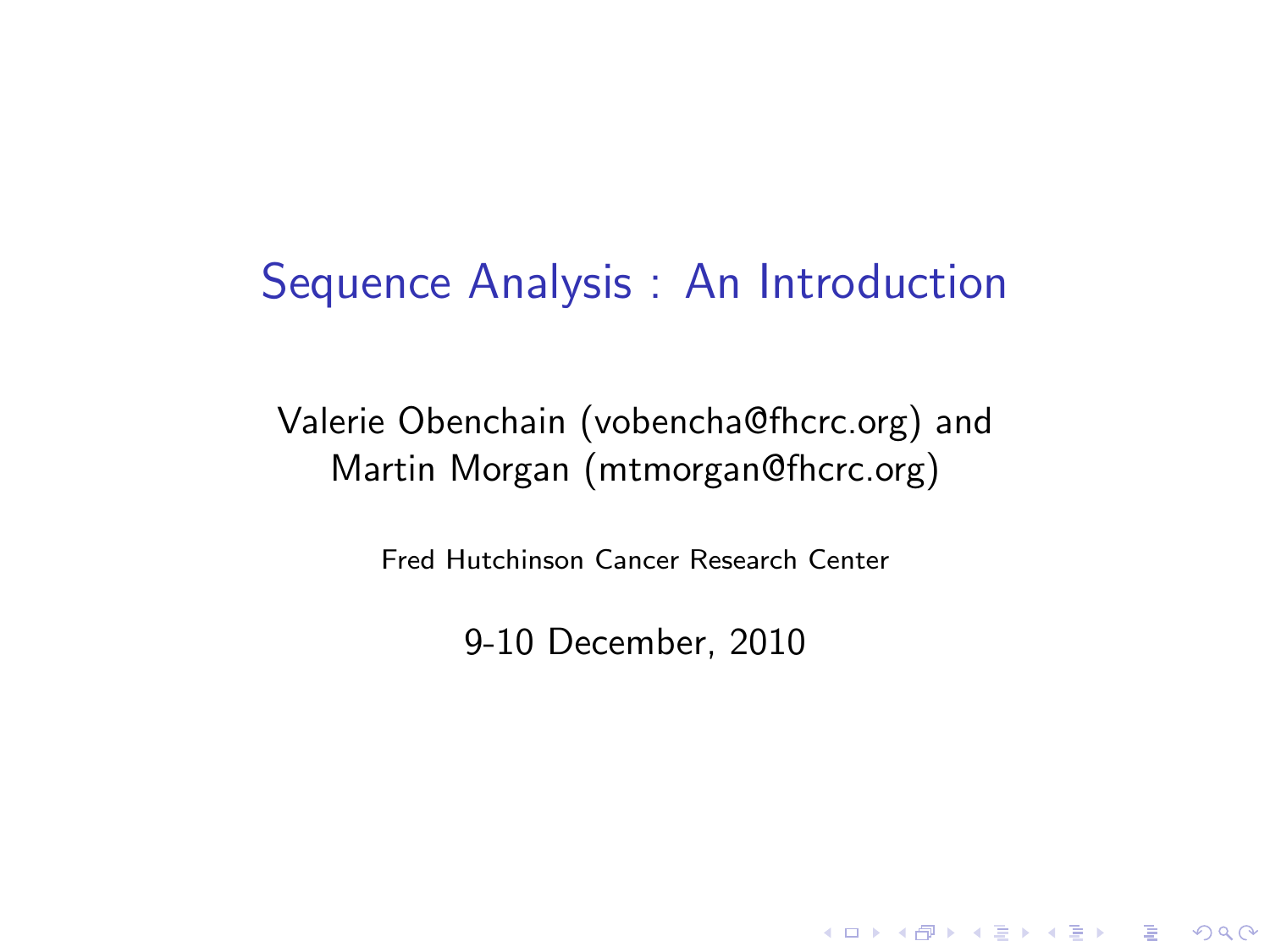#### [Work flow](#page-2-0)

[Experiment](#page-2-0) [Technology](#page-3-0) [Pre-processing](#page-4-0) [Analysis](#page-5-0) [Annotation and Integration](#page-6-0)

#### [Data I/O : Short Reads](#page-8-0)

**[ShortRead](#page-8-0)** [Input and exploration](#page-8-0) [Manipulation](#page-14-0) [Rsamtools and GenomicRanges](#page-15-0)

K ロ ▶ K 個 ▶ K 할 ▶ K 할 ▶ 이 할 → 9 Q Q →

#### [Other Data Examples](#page-20-0)

#### [Resources](#page-22-0)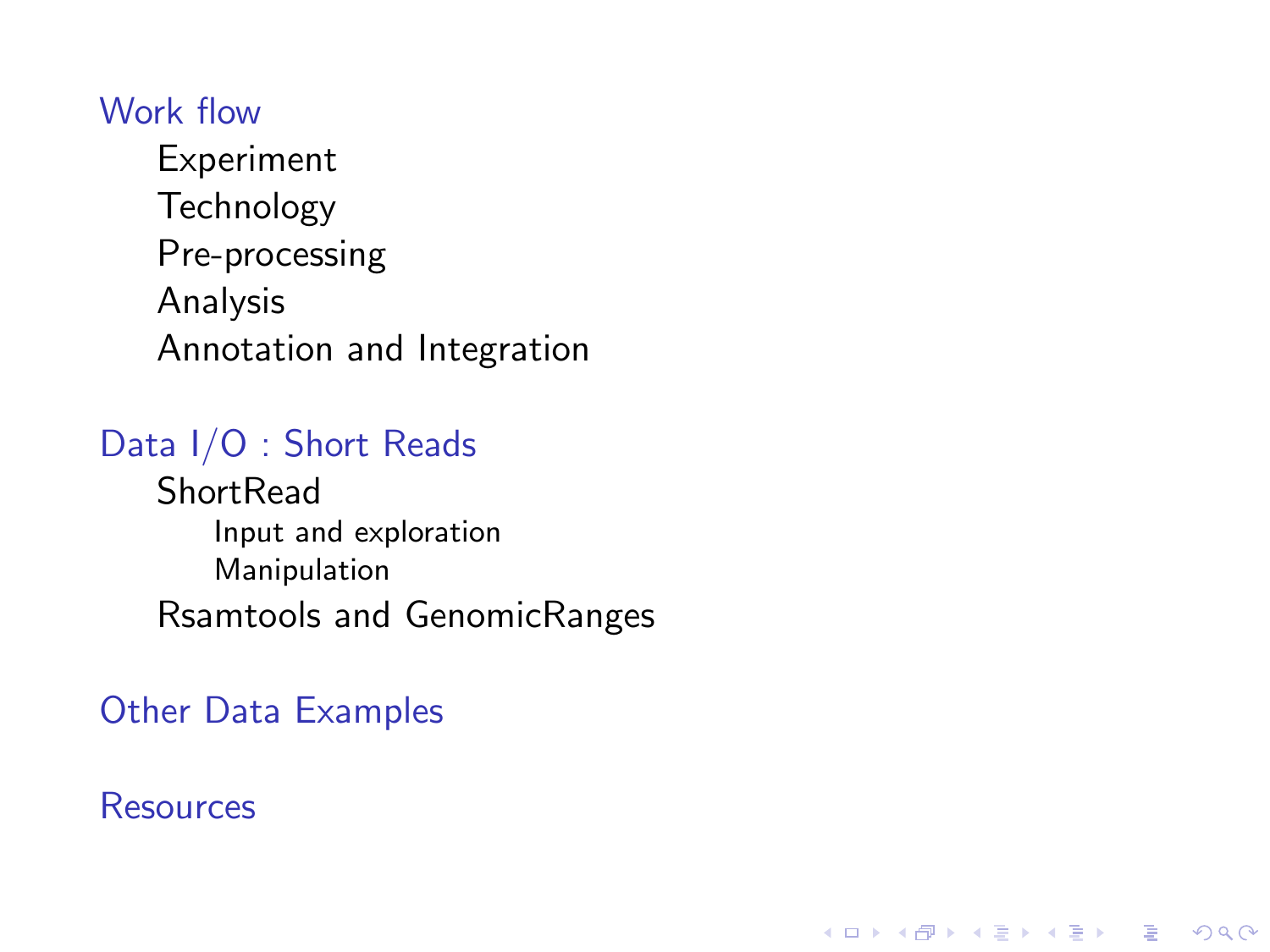## **Experiments**

- $\blacktriangleright$  ChIP-seq
- $\blacktriangleright$  Differential expression
- $\triangleright$  RNA-seq (alternate splicing)

KOKK@KKEKKEK E 1990

- $\blacktriangleright$  Metagenomic
- <span id="page-2-0"></span> $\blacktriangleright$  ...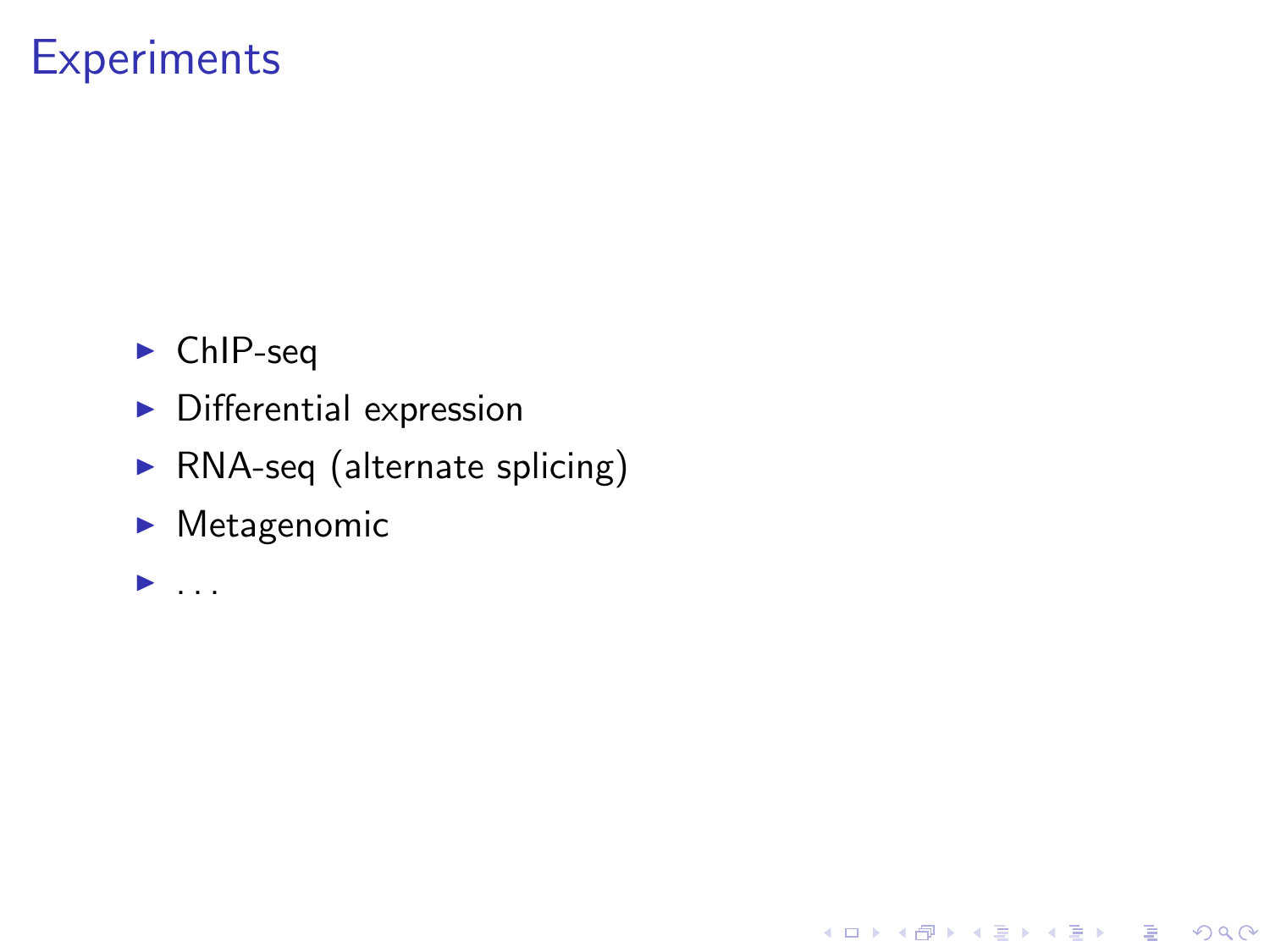# **Technology**

Platforms

- $\blacktriangleright$  Illumina / Genome Analyzer
- Roche / 454
- ▶ Applied Biosystems / SOLiD

K ロ ▶ K 個 ▶ K 할 ▶ K 할 ▶ 이 할 → 9 Q Q →

<span id="page-3-0"></span> $\blacktriangleright$  Complete Genomics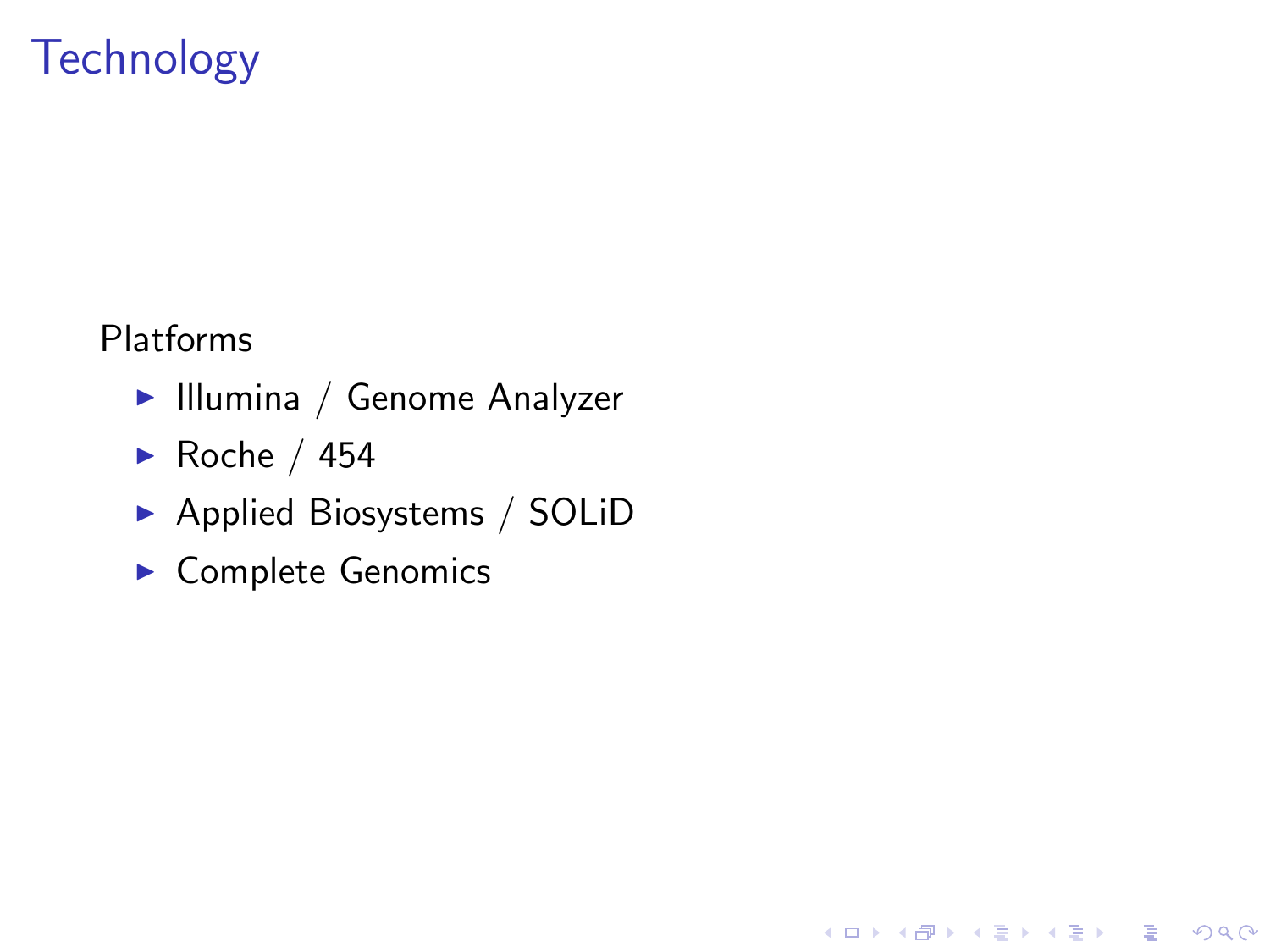## Pre-processing

Vendor and third-party

- $\blacktriangleright$  Image processing, base calling
- $\blacktriangleright$  Machine quality assessment
- $\blacktriangleright$  Alignment

Bioconductor

- $\triangleright$  Quality assessment and representation: [ShortRead](http://bioconductor.org/packages/release/bioc/html/ShortRead.html), **[GenomicRanges](http://bioconductor.org/packages/release/bioc/html/GenomicRanges.html)**
- $\blacktriangleright$  Read remediation, trimming, primer removal, specialized manipulation: [IRanges](http://bioconductor.org/packages/release/bioc/html/IRanges.html), [ShortRead](http://bioconductor.org/packages/release/bioc/html/ShortRead.html), [Biostrings](http://bioconductor.org/packages/release/bioc/html/Biostrings.html)

**KORKAR KERKER SAGA** 

<span id="page-4-0"></span>▶ Specialized alignment tasks: [Biostrings](http://bioconductor.org/packages/release/bioc/html/Biostrings.html), [BSgenome](http://bioconductor.org/packages/release/bioc/html/BSgenome.html)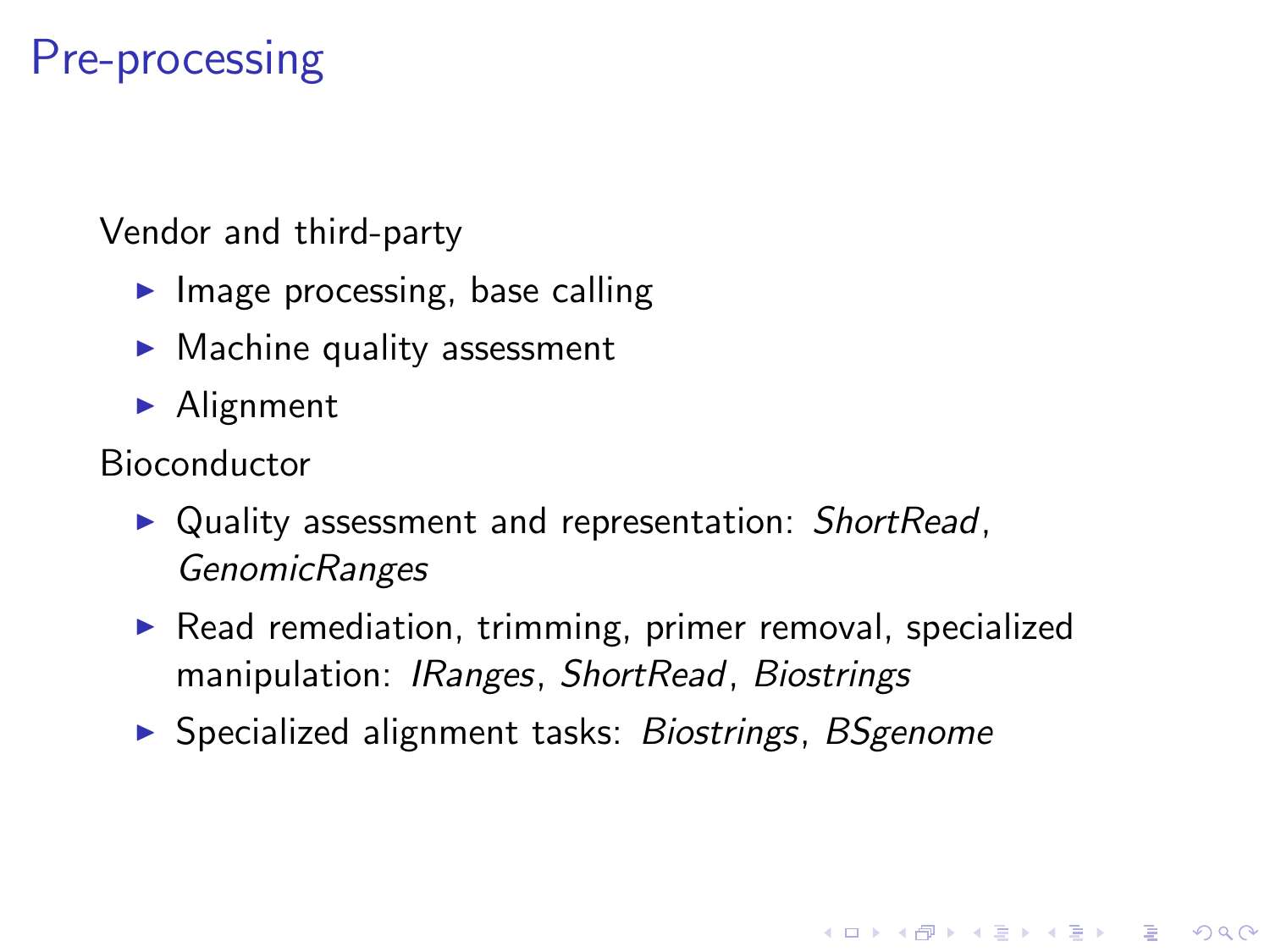## Bioconductor Sequence Analysis Packages

ChIP-seq

 $\triangleright$  [BayesPeak](http://bioconductor.org/packages/release/bioc/html/BayesPeak.html), [chipseq](http://bioconductor.org/packages/release/bioc/html/chipseq.html), [ChIPseqR](http://bioconductor.org/packages/release/bioc/html/ChIPseqR.html), [ChIPsim](http://bioconductor.org/packages/release/bioc/html/ChIPsim.html), [PICS](http://bioconductor.org/packages/release/bioc/html/PICS.html)

RNA-seq and snRNA discovery

▶ [Genominator](http://bioconductor.org/packages/release/bioc/html/Genominator.html), rnaSegMap, segmentSeg

**Metagenomics** 

 $\triangleright$  [OTUbase](http://bioconductor.org/packages/release/bioc/html/OTUbase.html)

Methyl-seq

 $\blacktriangleright$  [MEDIPS](http://bioconductor.org/packages/release/bioc/html/MEDIPS.html), meth Visual

Related: genotyping

<span id="page-5-0"></span> $\triangleright$  [GGtools](http://bioconductor.org/packages/release/bioc/html/GGtools.html), VanillalCE (variant calls from SNP arrays)

**KORK EXTERNE PROVIDE**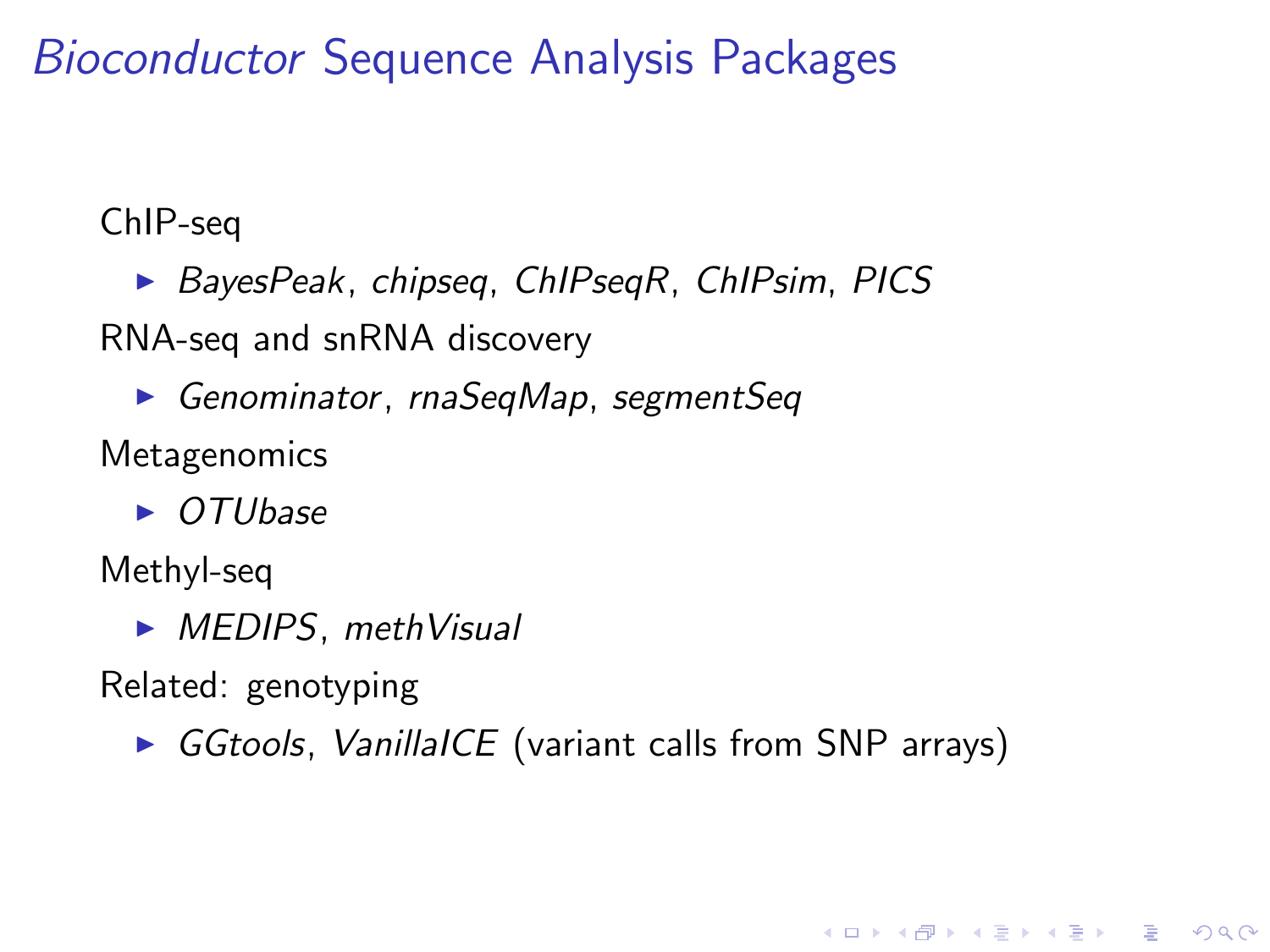## Annotation and Integration

Annotation

- Genome coordinate / gene (and other) relationships, [GenomicFeatures](http://bioconductor.org/packages/release/bioc/html/GenomicFeatures.html), [ChIPpeakAnno](http://bioconductor.org/packages/release/bioc/html/ChIPpeakAnno.html)
- $\triangleright$  Resources originally developed for microarray analysis [AnnotationDbi](http://bioconductor.org/packages/release/bioc/html/AnnotationDbi.html), [org.\\*.db](http://cran.fhcrc.org/web/packages/org.*.db/index.html), [KEGG.db](http://bioconductor.org/packages/release/bioc/html/KEGG.db.html), [GO.db](http://bioconductor.org/packages/release/bioc/html/GO.db.html), [Category](http://bioconductor.org/packages/release/bioc/html/Category.html), [GOstats](http://bioconductor.org/packages/release/bioc/html/GOstats.html)

Integration

- $\triangleright$  Digital and microarray differential expression
- $\triangleright$  RNAseq and gene ontology / pathway, [goseq](http://bioconductor.org/packages/release/bioc/html/goseq.html)
- <span id="page-6-0"></span>▶ HapMap, 1000 genomes, UCSC, Sequence Read Archive, GEO, ArrayExpress, [rtracklayer](http://bioconductor.org/packages/release/bioc/html/rtracklayer.html), [biomaRt](http://bioconductor.org/packages/release/bioc/html/biomaRt.html), [Rsamtools](http://bioconductor.org/packages/release/bioc/html/Rsamtools.html), [GEOquery](http://bioconductor.org/packages/release/bioc/html/GEOquery.html), [SRAdb](http://bioconductor.org/packages/release/bioc/html/SRAdb.html)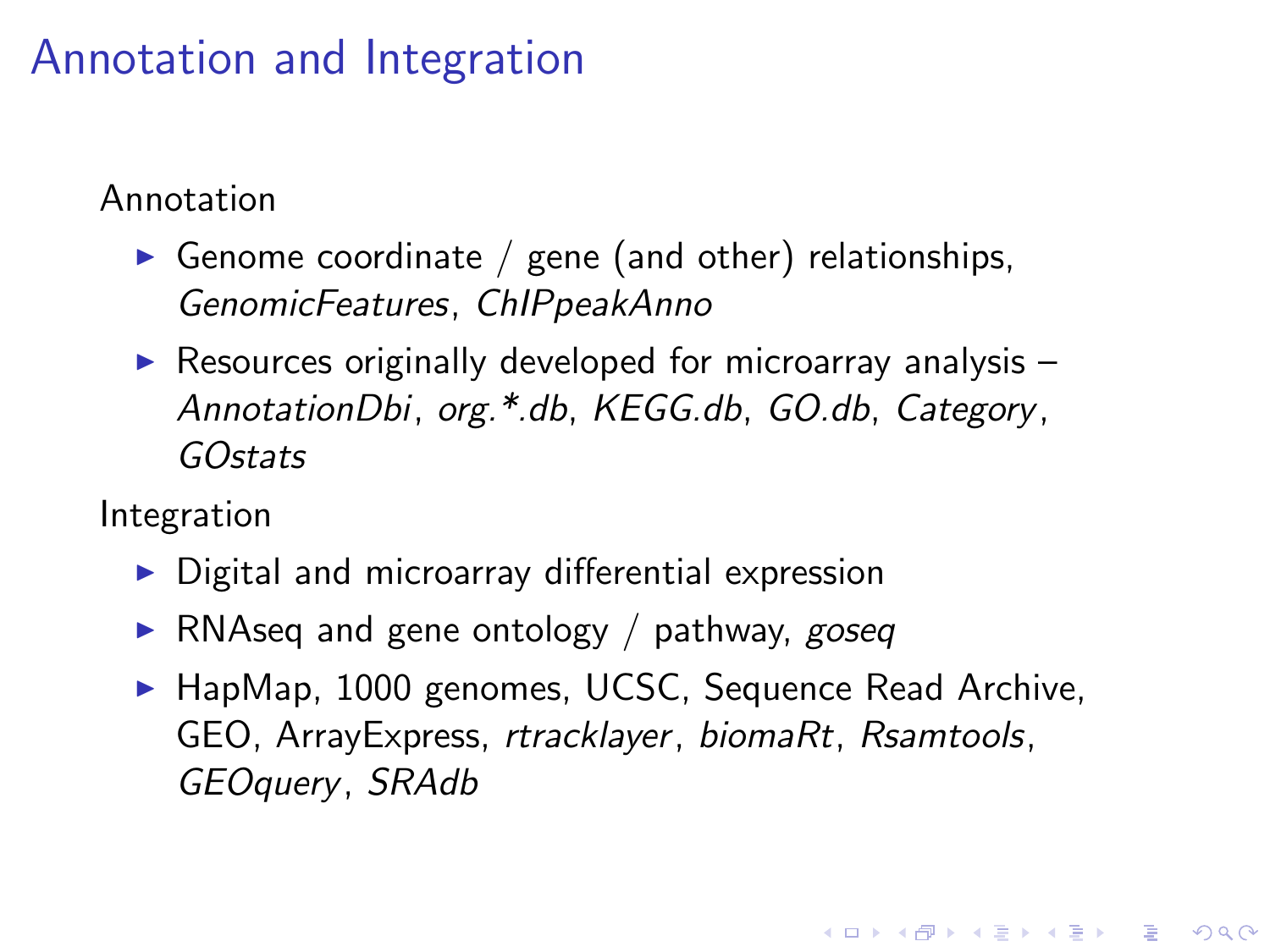### Bioconductor Sequence Packages



K ロ ▶ K 個 ▶ K 할 ▶ K 할 ▶ 이 할 → 9 Q Q →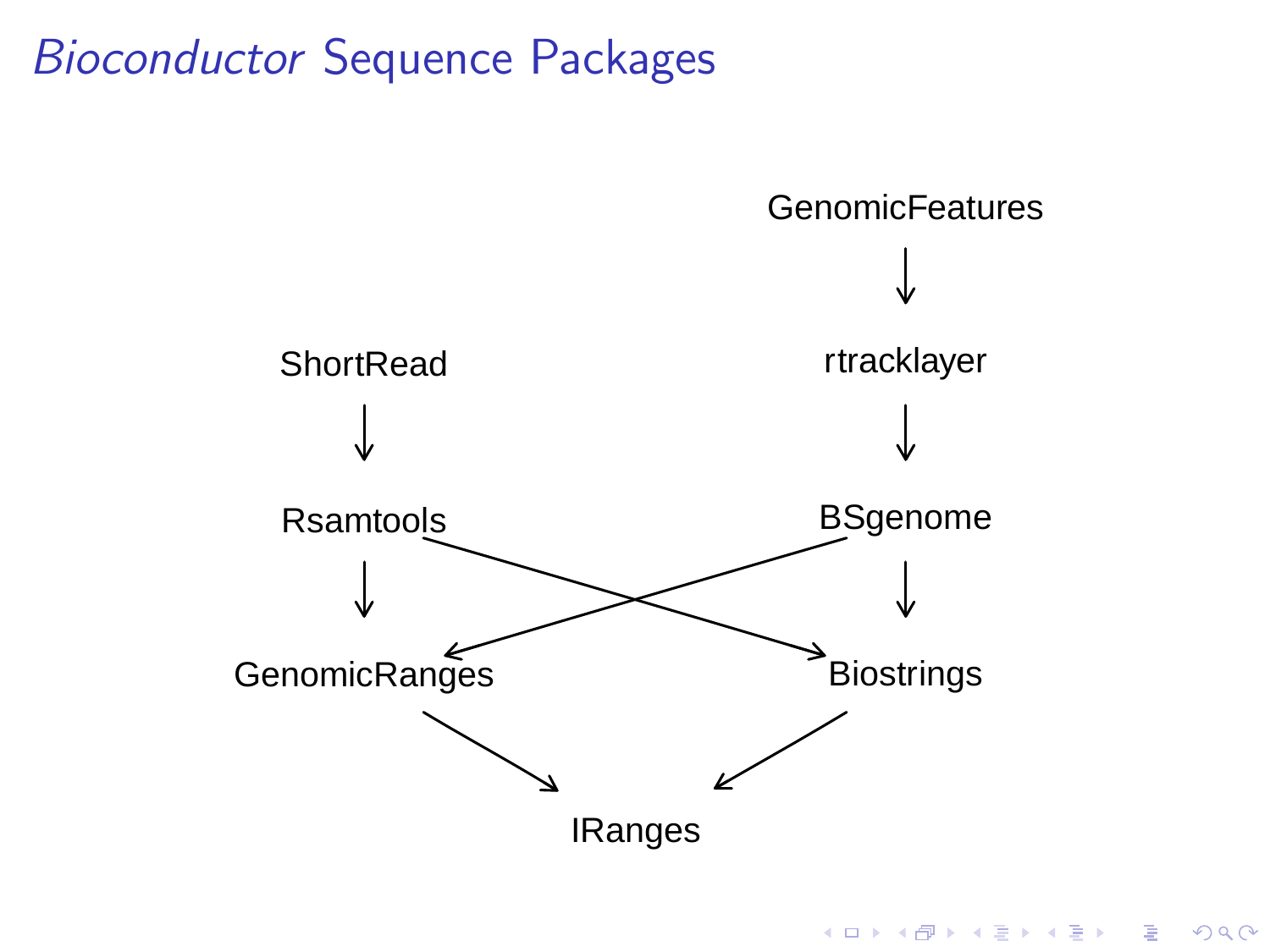#### [ShortRead](http://bioconductor.org/packages/release/bioc/html/ShortRead.html) data input

- > library(SeattleIntro2010)
- > library(ShortRead)
- > fl <- system.file("extdata", "SRR002051.chrI-V.bam",

- + package="SeattleIntro2010")
- <span id="page-8-0"></span>> aln <- readAligned(fl, type = "BAM")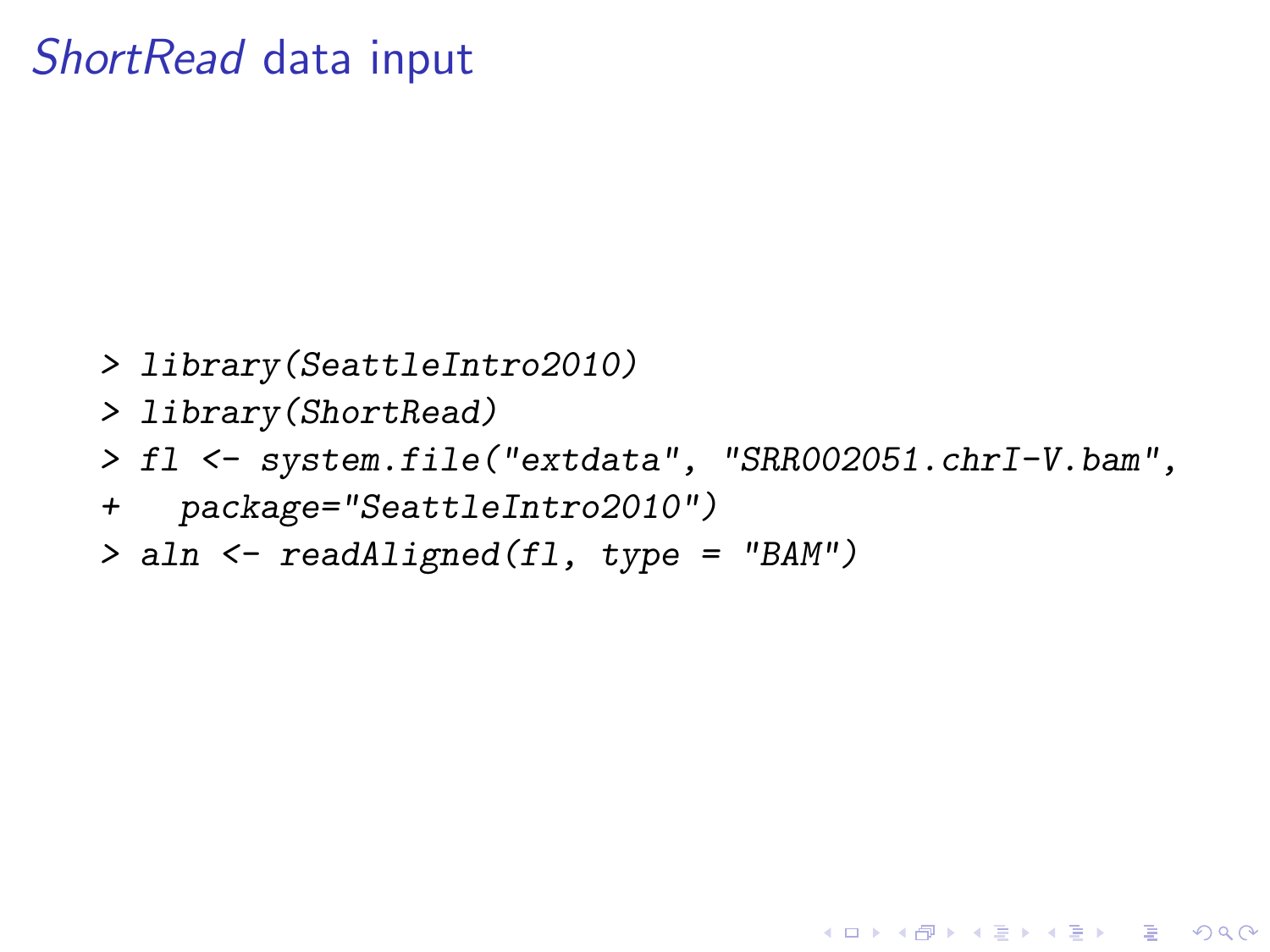#### The AlignedRead class

> aln

class: AlignedRead length: 446075 reads; width: 33 cycles chromosome: chrI chrI ... chrV chrV position: 11 1062 ... 576545 576836 strand:  $- +$  ...  $-$ alignQuality: NumericQuality alignData varLabels: flag

> table(strand(aln), useNA="always")

**KOD KAD KED KED DRA** 

+ - \* <NA> 215256 230819 0 0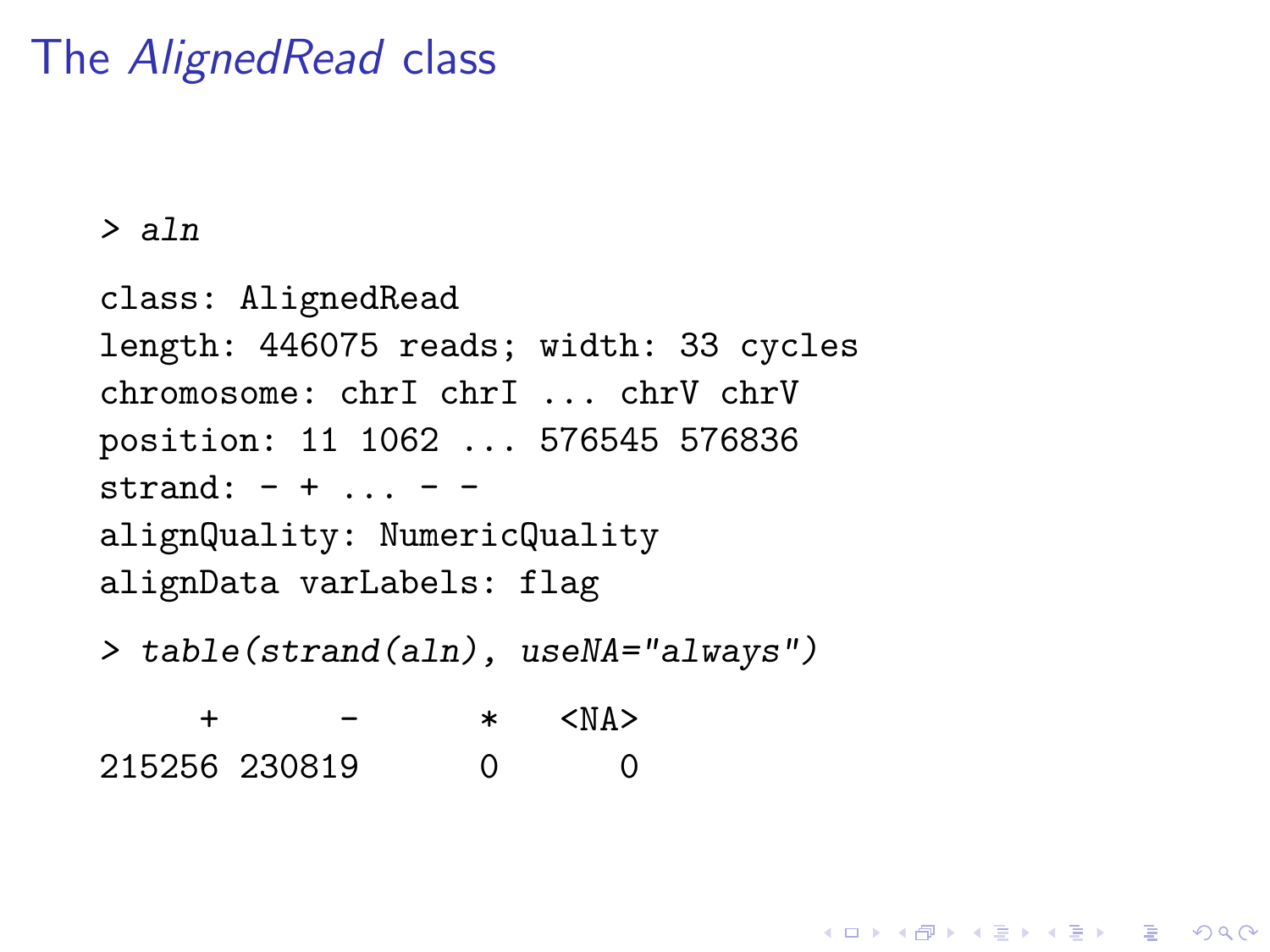Accessing reads, base quality, and other data

- > head(sread(aln), 3)
	- A DNAStringSet instance of length 3 width seq
- [1] 33 TGTGGTGTGTGGTG...GTGGGTGTGTGGG
- [2] 33 TGCATCTTTAATCT...TTACACTACTCAT
- [3] 33 TTAAATAACGTACC...AGTATCGTCTTGA

**KORKARYKERKER POLO**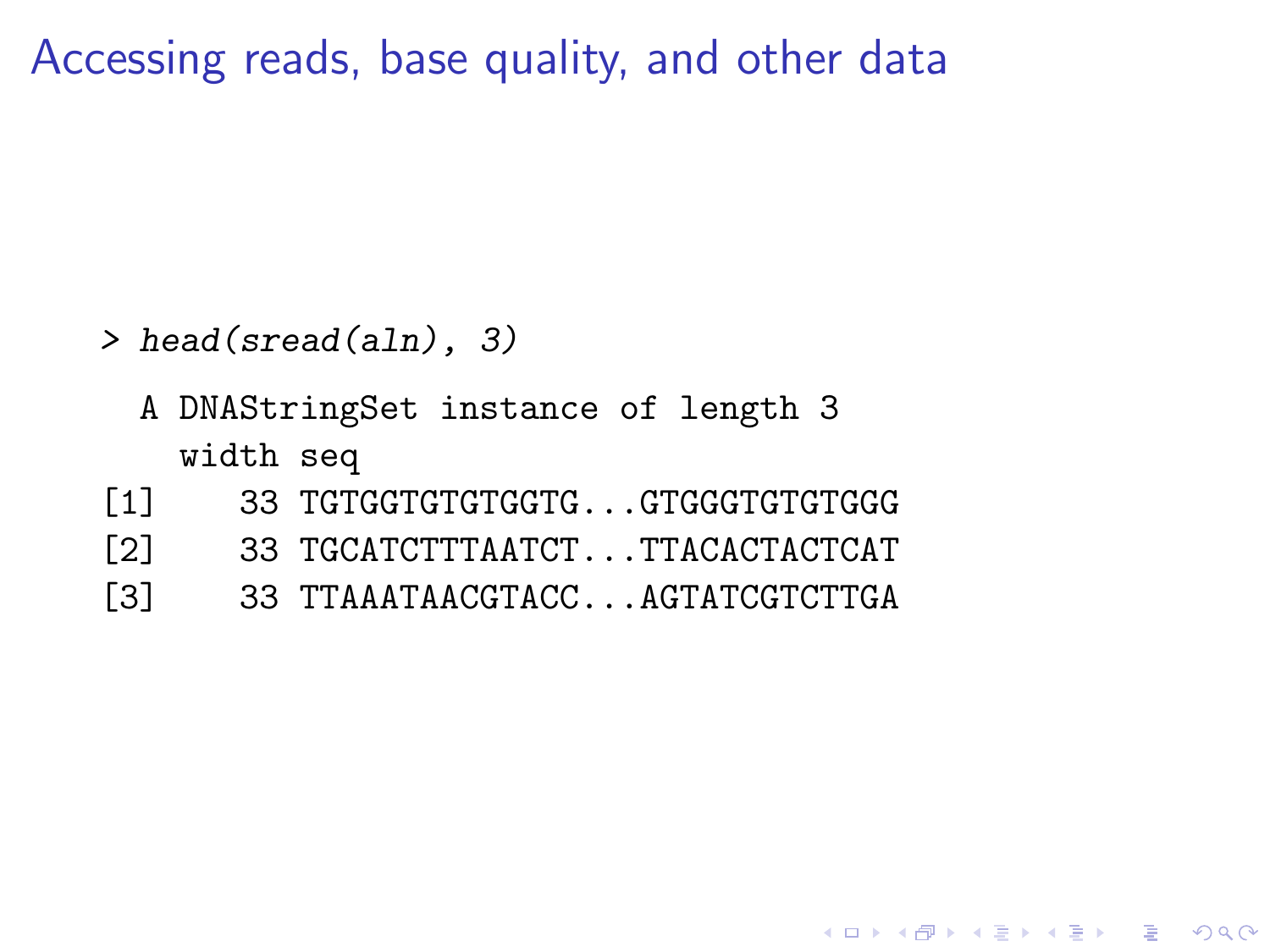# Alphabet by cycle

Expectation: nucleotide use independent of cycle

```
> alnp \le aln[strand(aln) == "+"]
> abc <- alphabetByCycle(sread(alnp))
> class(abc)
```
[1] "matrix"

```
> abc[1:6,1:4]
```

```
cycle
```

| alphabet [,1] [,2] [,3] [,4] |                           |               |  |
|------------------------------|---------------------------|---------------|--|
|                              | A 85632 79174 79363 82020 |               |  |
|                              | C 37815 34182 29250 30064 |               |  |
|                              | G 24054 30002 40356 34334 |               |  |
|                              | T 67755 71896 66287 68838 |               |  |
| М                            | $\Omega$                  | $\mathcal{L}$ |  |
| R                            |                           |               |  |

**KORKARYKERKER POLO**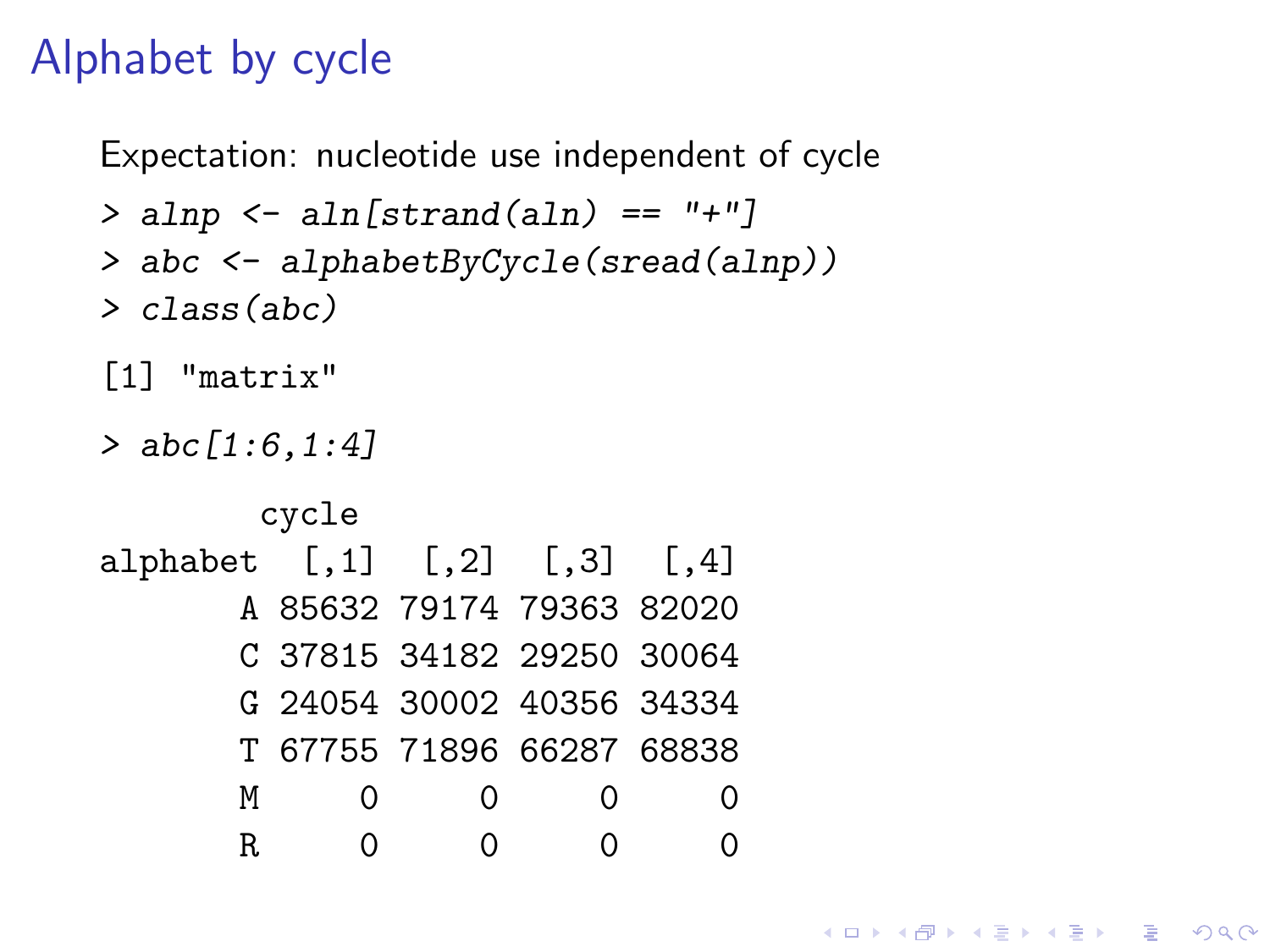## Alphabet by cycle

matplot takes a matrix and plots each column as a set of points

 $>$  tabc  $\leq$  t(abc[1:4.]) > matplot(tabc, type="l", + lty=rep(1, 4))



**←ロ ▶ → 伊 ▶ → ヨ ▶ → ヨ ▶** 

 $299$ 

B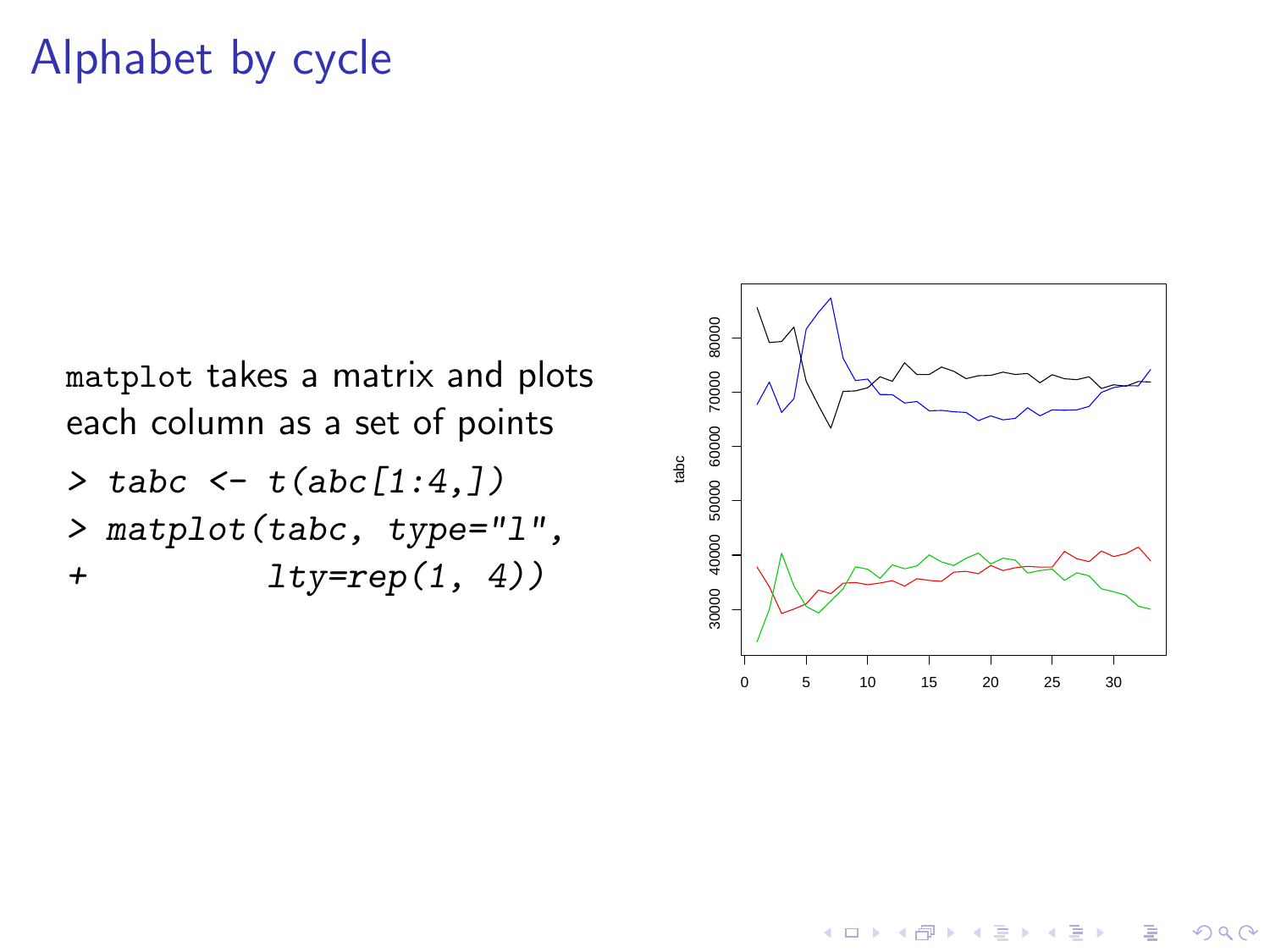# Quality by cycle

Encoded quality scores can be decoded to their numerical values and represented as a matrix. Calculating the average of the column means creates a vector of average quality scores across cycle. > m <- as(quality(alnp), + "matrix")

> plot(colMeans(m), type="b")



**←ロ ▶ → 伊 ▶ → ヨ ▶ → ヨ ▶** 

B

 $QQ$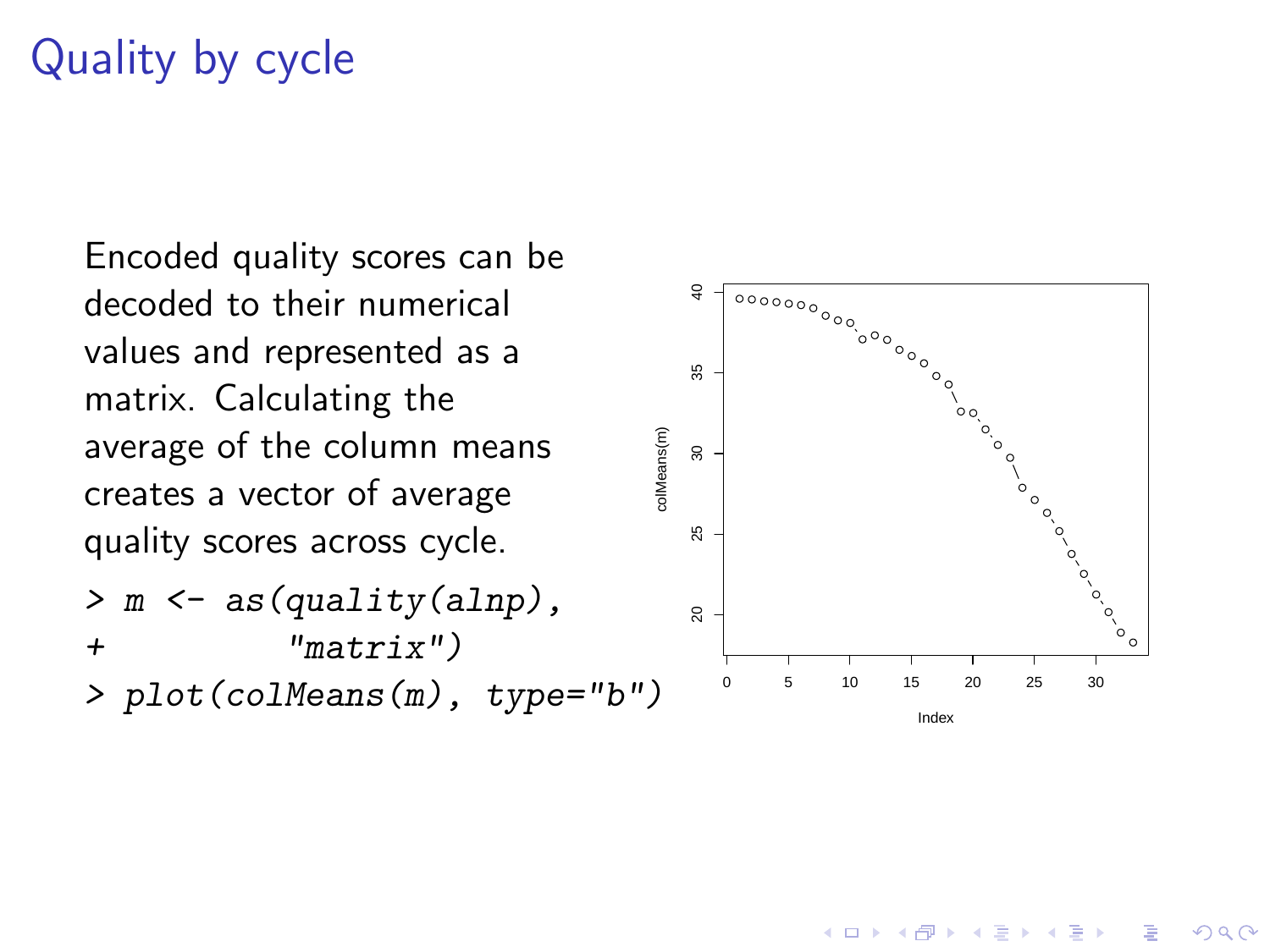## Recoding and updating

- 1. Access the chromosome information
- 2. Extract the chromosome number from the factor level
- 3. Recode the chromosome number to roman (!), create new levels, and update the chromosome
- 4. Update the AlignedRead
- > chrom <- chromosome(alnp) > i <- sub("S288C\_([[:digit:]]+)", "\\1", levels(chrom))
- > levels(chrom) <- paste("chr", as.roman(i), sep="")

**KORKARYKERKER POLO** 

<span id="page-14-0"></span>> alnp <- renew(alnp, chromosome=chrom)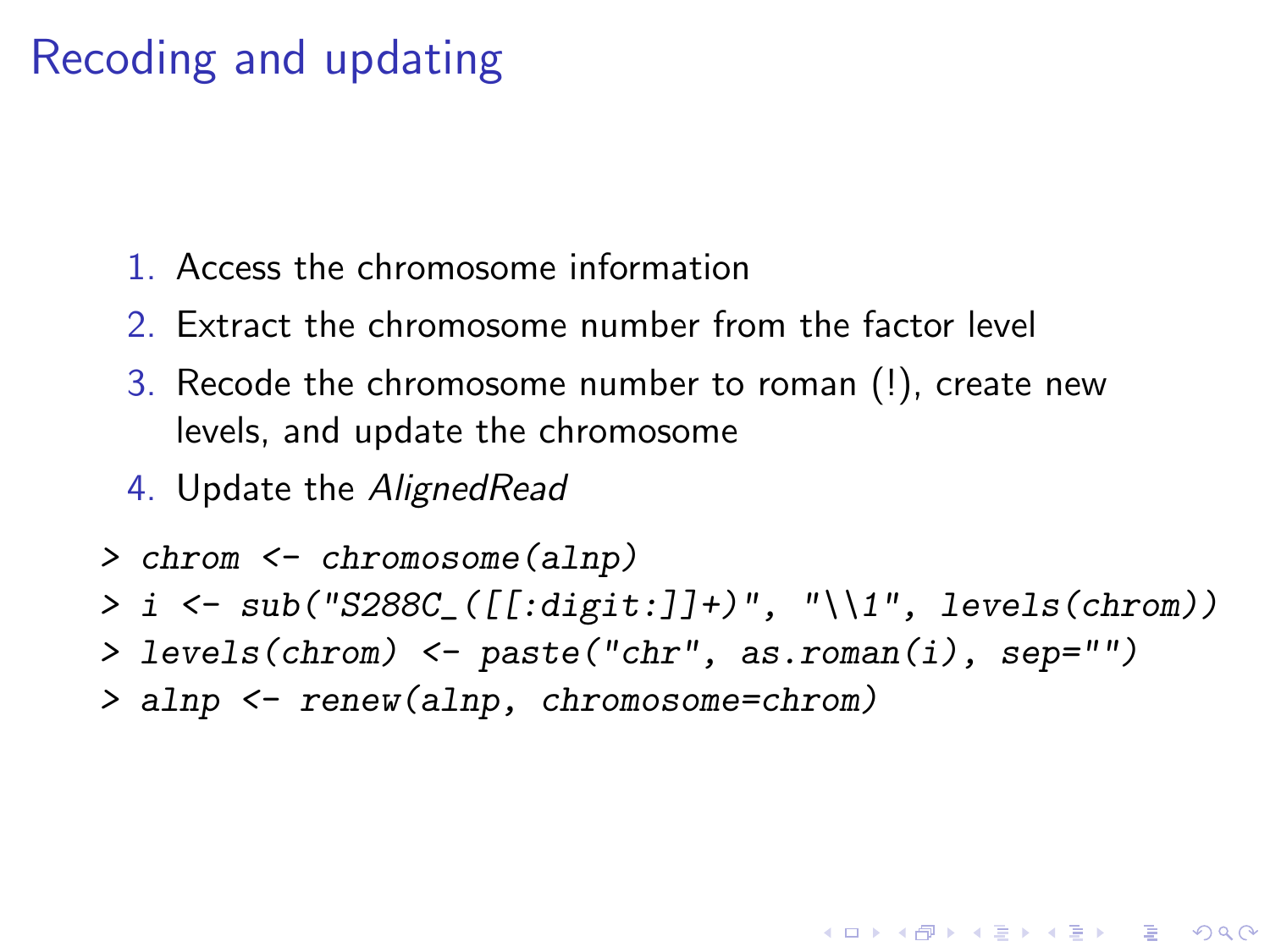#### [Rsamtools](http://bioconductor.org/packages/release/bioc/html/Rsamtools.html)

Enhancements to AlignedRead and [ShortRead](http://bioconductor.org/packages/release/bioc/html/ShortRead.html)

- $\blacktriangleright$  Easy to input arbitrary subset of reads
- $\triangleright$  Not necessary to read sequence, quality, identifier and other information when not necessary

K ロ ▶ K 個 ▶ K 할 ▶ K 할 ▶ 이 할 → 9 Q Q →

<span id="page-15-0"></span> $\triangleright$  Reads can be aligned with indels and gaps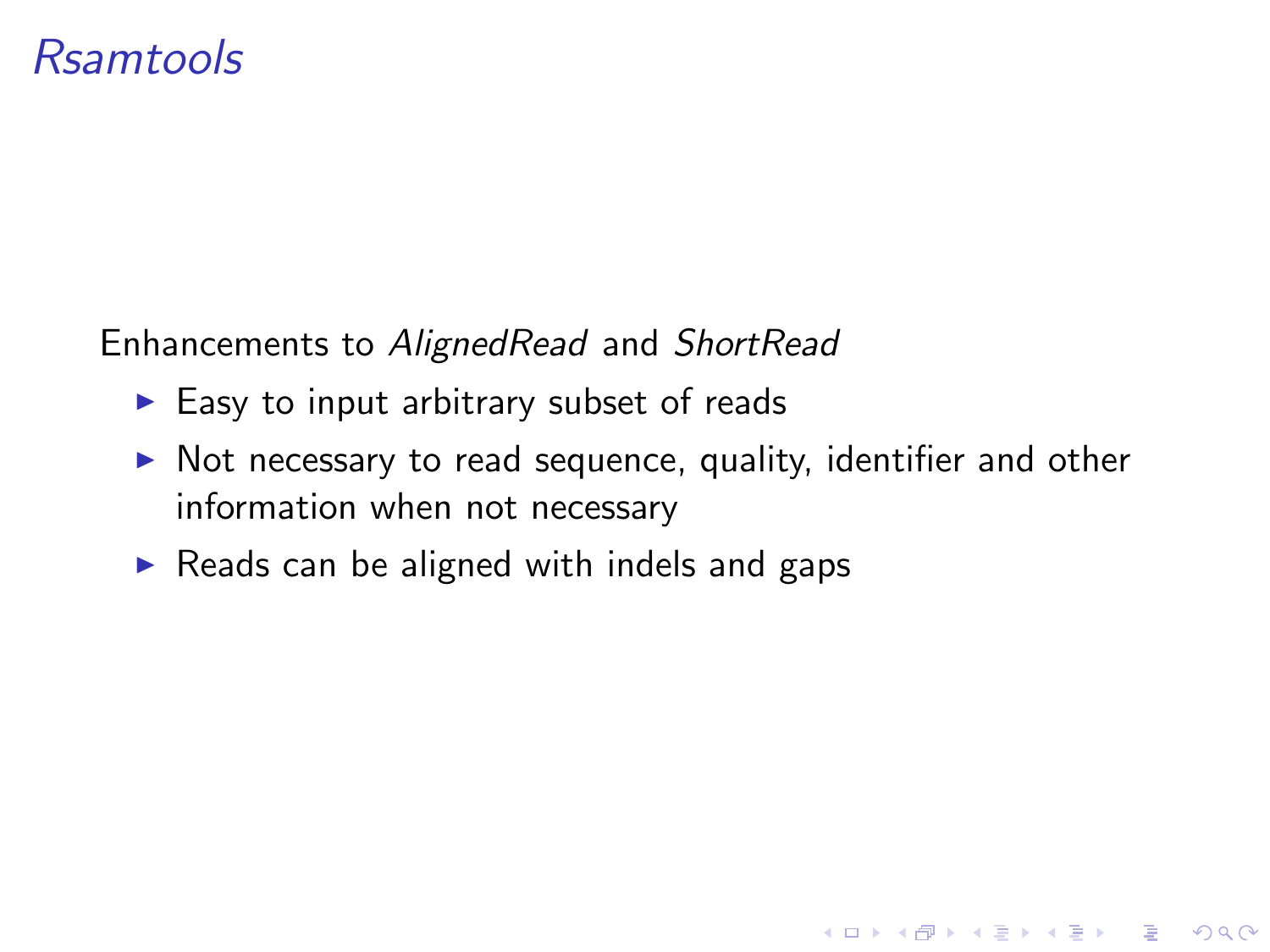### samtools and [Rsamtools](http://bioconductor.org/packages/release/bioc/html/Rsamtools.html)

[samtools](http://samtools.sourceforge.net/)

- $\triangleright$  Data format text (SAM) and binary (BAM)
- $\triangleright$  Tools to manipulate (e.g., merge), analyze (e.g., pileup) and view

**KORKARYKERKER POLO** 

 $\triangleright$  For developers – bindings to other languages, e.g., [Picard](http://picard.sourceforge.net/index.shtml)

[Rsamtools](http://bioconductor.org/packages/release/bioc/html/Rsamtools.html)

- $\blacktriangleright$  Input and represent BAM files.
- ▶ High-level: readAligned(..., type="BAM"); readGappedAlignments; readPileup
- $\blacktriangleright$  Flexible: scanBam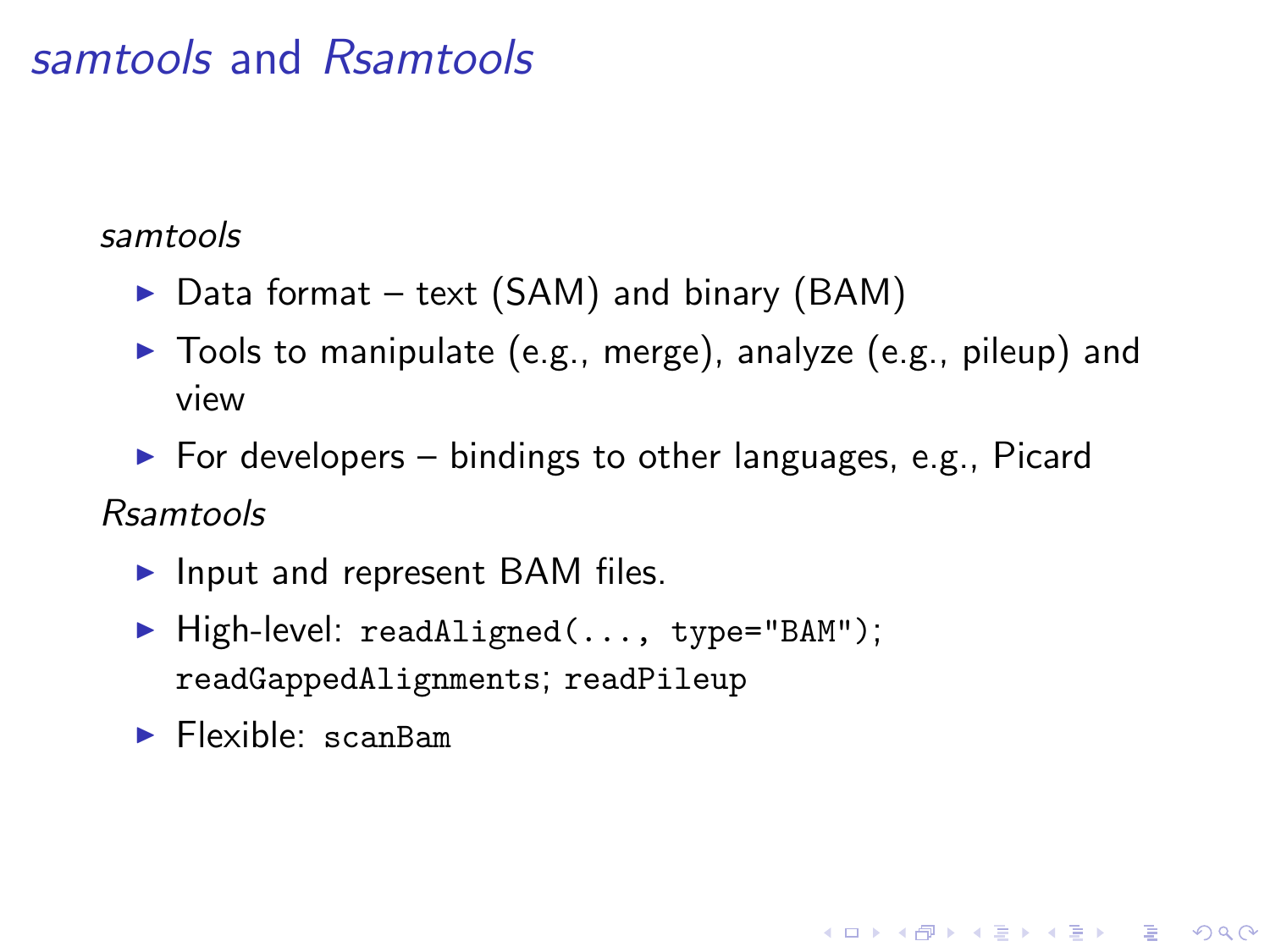#### Input

#### ScanBamParam

which *GRanges* selecting reference, genome coordinates, strand.

flag select paired / mapped / mate mapped reads

what fields to retrieve, e.g., query name, reference name, strand, position, width, cigar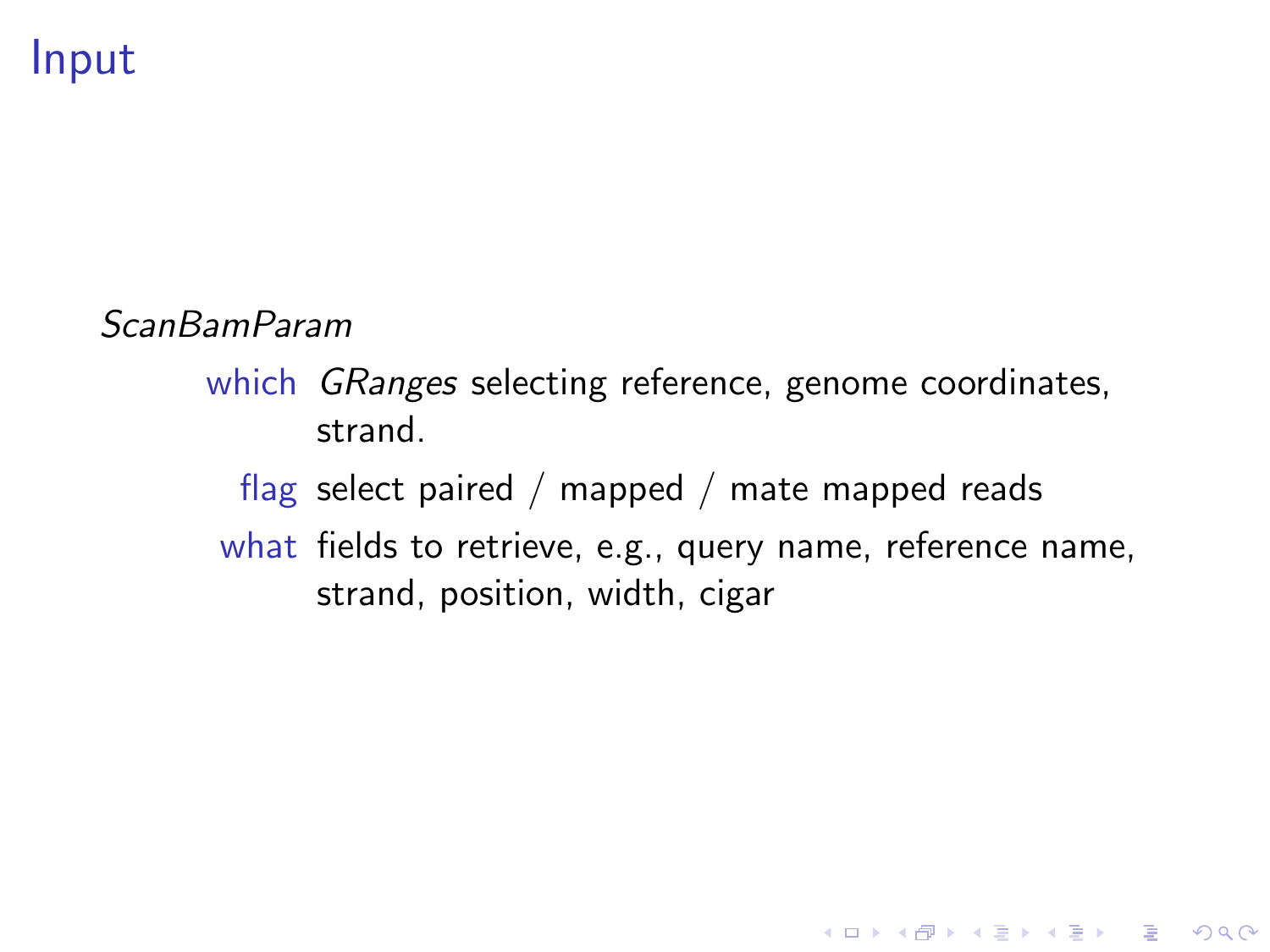# GenomicRanges : Gapped alignments

The GappedAlignments class in [GenomicRanges](http://bioconductor.org/packages/release/bioc/html/GenomicRanges.html)

- ▶ readGappedAlignments uses scanBam
- $\triangleright$  Genomic coordinates, 'cigar', covered intervals
- $\triangleright$  Cigar: run length encoding; M (match), I, D (insertion, deletion), N (skipped), S, H (soft, hard clip), P (padding). E.g., 35M, 18M2I15M
- $\blacktriangleright$  Accessors, subsetting, narrowing, pintersect, coverage, ...

**KORKAR KERKER SAGA**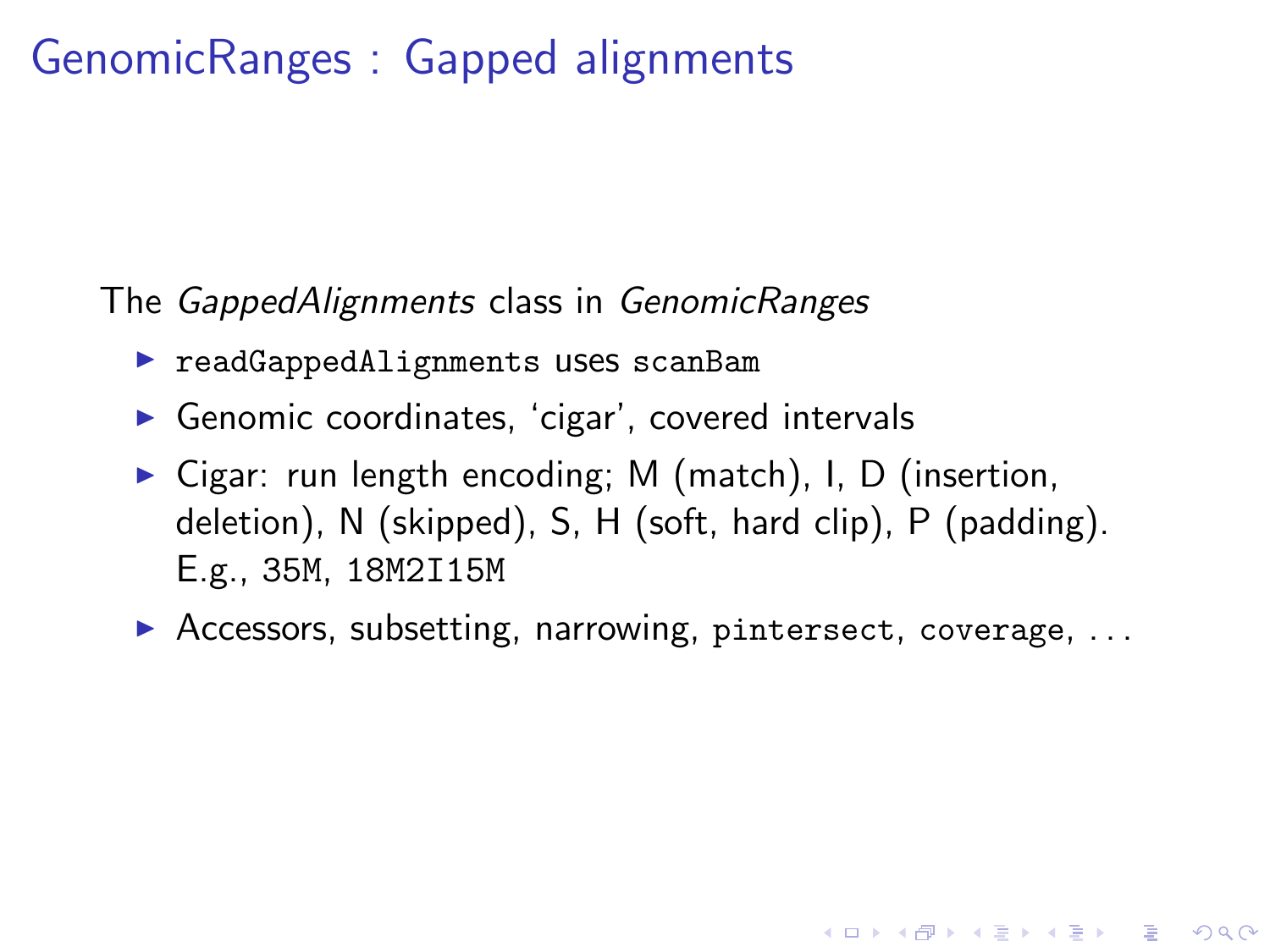## Example

- > ## reads on chr III overlapping 100000-110000
- > which <- GRange("chrIII", IRanges(100000, 110000))

- > param <- ScanBamParam(which=which)
- > bf <- scanBam("path/to/bamfile", param=param)

scanBam returns a nested list

- $\triangleright$  One element for each row of GRanges
- $\triangleright$  Nested elements correspond to what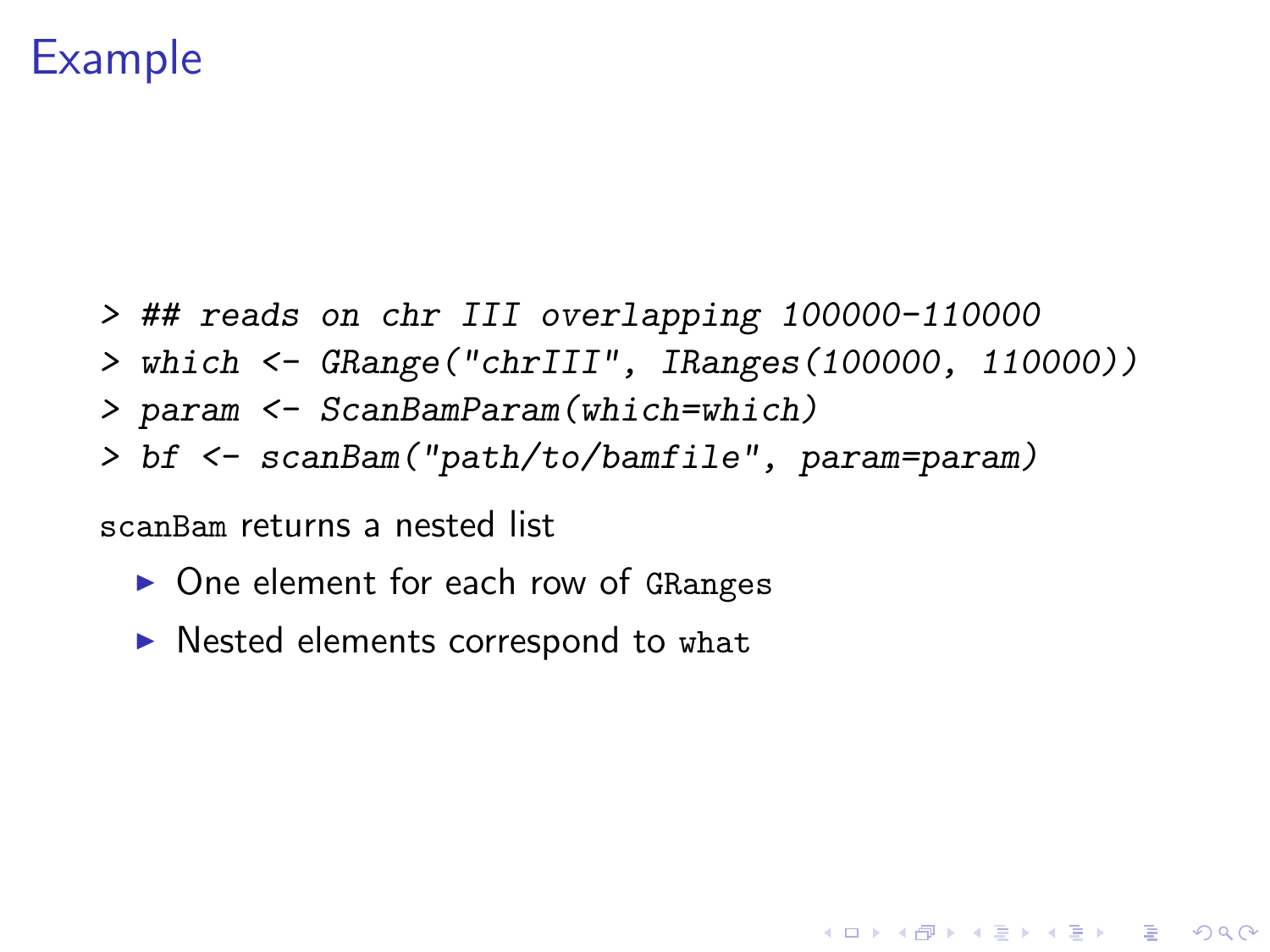# 454 Microbiome Pre-Processing

<span id="page-20-0"></span>

|           | > library(ShortRead)                                           |  |  |  |
|-----------|----------------------------------------------------------------|--|--|--|
|           | $> dir < -$ "/not/public"                                      |  |  |  |
|           | > bar $\leftarrow$ read454(dir)<br># Input                     |  |  |  |
|           | > code <- $narrow(sread(bar), 1, 8)$ # Extract bar code        |  |  |  |
|           | $>$ aBar $\le$ - bar[code == "AAGCGCTT"] # Subset one bar code |  |  |  |
|           | # Remove bar code<br>$>$ noBar $\leq$ -                        |  |  |  |
|           | narrow(abar, 11, width(abar))<br>$+$ $-$                       |  |  |  |
|           | > pcrPrimer <- "GGACTACCVGGGTATCTAAT"                          |  |  |  |
|           | $>$ trimmed $\leq$ -<br># Remove primer                        |  |  |  |
|           | trimLRPatterns(pcrPrimer, noBar, Lfixed=FALSE)<br>$+$ $-$      |  |  |  |
|           | $>$ writeFastq(trimmed,<br># Output                            |  |  |  |
| $\ddot{}$ | file.path(dir, "trimmed.fastq"))                               |  |  |  |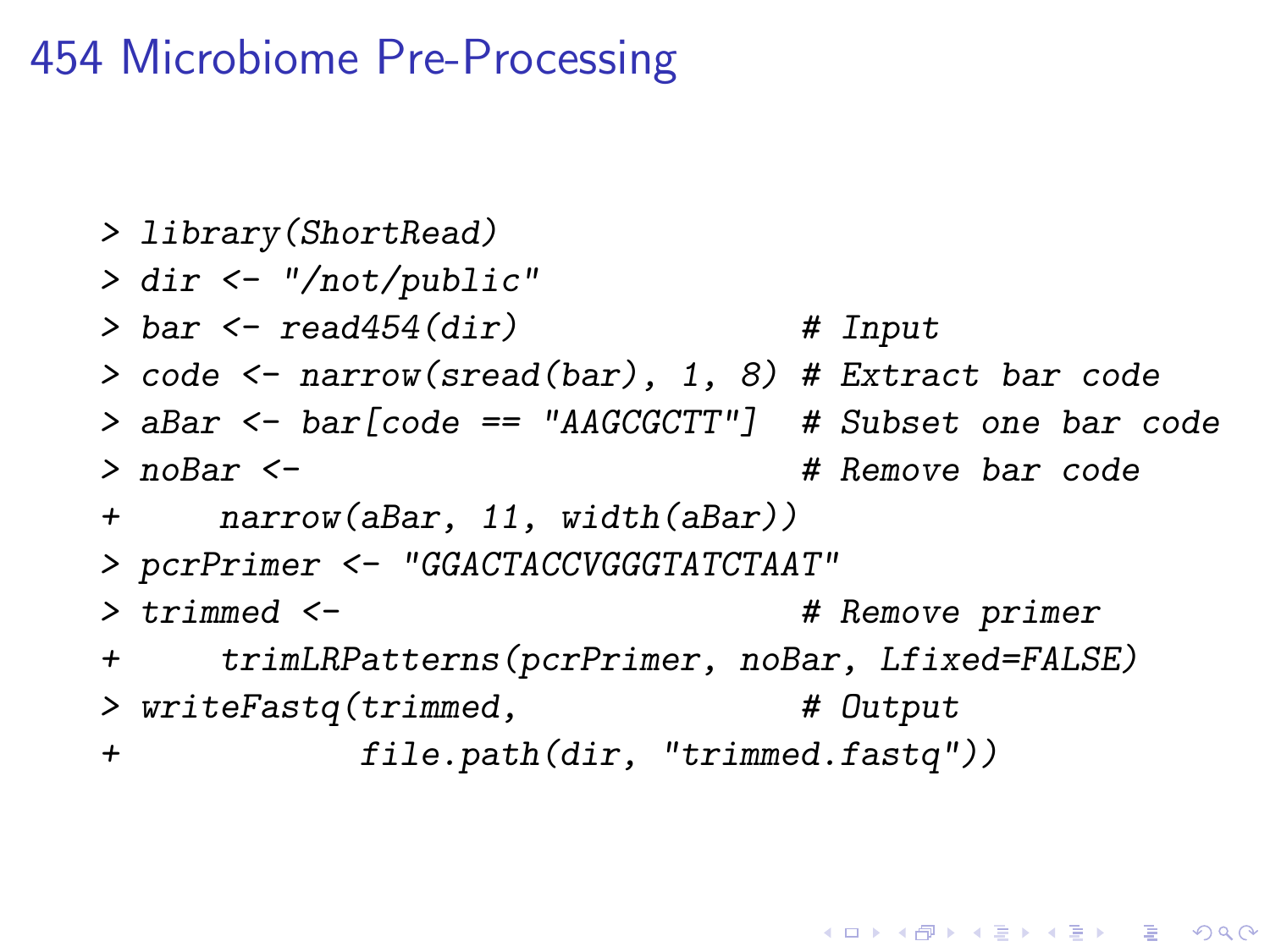### Digital Gene Expression

- > library(GenomicFeatures)
- > bamFile <- "/path/to/file.bam"
- > aligns <- readGappedAlignments(bamFile)
- > ## ... txdb: transcripts from UCSC 'knownGenes'
- > exonRanges <- exonsBy(txdb, "tx")
- > ## ... housekeeping
- > counts <- countOverlaps(exonRanges, aligns)
- > ## ... normalization --> 'highScores' variable

> txs <- transcripts(txdb,

- + vals=list(tx\_id=names(highScores)),
- + columns=c("tx\_id","gene\_id"))

> systematicNames <- elementMetadata(txs)[["gene\_id"]]